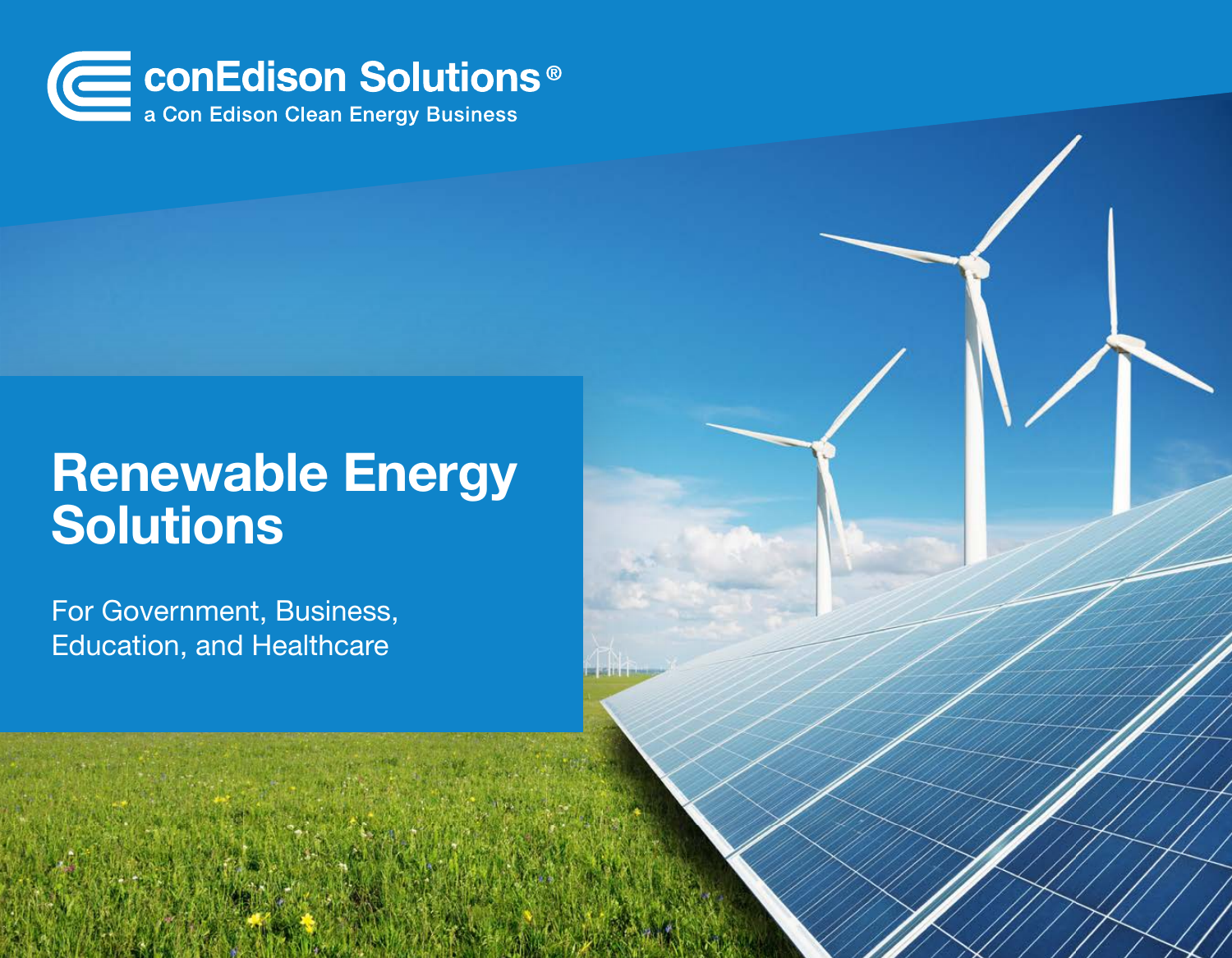### Client-First

Con Edison Solutions' Renewable Energy Programs provide clients with customized energy solutions designed specifically to meet the needs of their respective organization. Our client list includes all levels of government, leaders in business, as well as public and private educational institutions and healthcare facilities. Our comprehensive renewable energy programs are as unique as our clients, poviding for each the benefit of a system specifically engineered and optimized for them.

# Fully Engineered

Con Edison Solutions offers full engineering, procurement, and construction (EPC) services for solar photovoltaic (PV) power systems, with fully integrated battery storage if desired. Our team of solar engineers has extensive experience designing solar PV systems based upon our clients' needs. These include roof top, ground-mount, and carport solar power systems.

In addition to solar, Con Edison Solutions has expertise in developing other alternative energy systems. In circumstances that warrant it, we have engineered wind energy, biomass energy, and battery storage systems for our clients – examples of our ability to look beyond the conventional solution to meet the customer's needs.

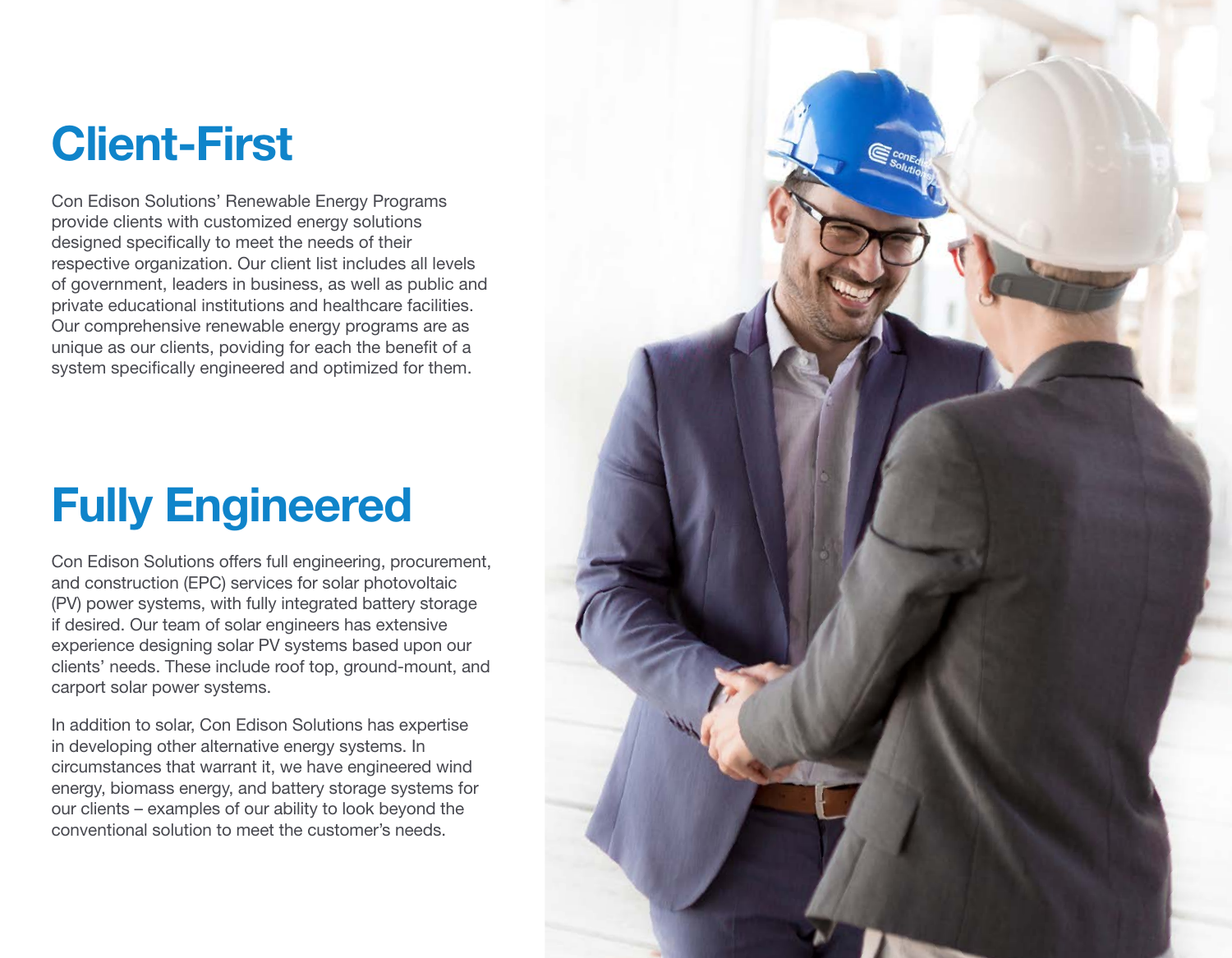

### Renewable **Energy Solutions**

- Engineering team dedicated to developing a system that meets a client's financial and sustainability objectives
- Turnkey project management services enabling clients to remain focused on their operations
- Comprehensive energy storage systems
- Complete project cost transparency
- Lower operating costs and a hedge against future electricity rate increases
- No upfront capital costs with Power Purchase Agreement (PPA) option
- A visible commitment to sustainability





### Perry Ellis International, Inc. | Seneca, SC

Executives at Perry Ellis International sought to achieve their first solar panel installation to reduce carbon emissions and support their ongoing sustainability mission. Our team of energy experts designed and installed a rooftop solar power system atop their large 83,000 SF distribution center. The system is projected to produce approximately 60% of the facility's annual energy needs.

System Size:  $0.8$  MW (DC)  $\vert$ CO<sub>2</sub> Offsets: 1.8 million lbs. annually



#### Honda | Russells Point, OH

In its continuing efforts to reduce its global carbon footprint, Honda worked closely with Con Edison Solutions to engineer, and construct on-site wind turbines designed to cover 10% of the plant's energy needs.

**System Size:** 3.58 MW (DC)  $\parallel$  CO<sub>2</sub> Offsets: 16 million lbs. annually



### Warwick Central School District | Warwick, NY

In pursuing a district-wide sustainability goal while balancing educational needs, operational requirements, and preserving capital, administrators of Warwick CSD were challenged. Our team of energy experts designed and installed a ground-mounted solar generating facility. Annual districtwide electricity costs were reduced by more than \$440,000 without any capital outlay.

**System Size:** 2.4 MW (DC)  $\parallel$   $CO<sub>2</sub>$  Offsets: 3.4 million lbs. annually